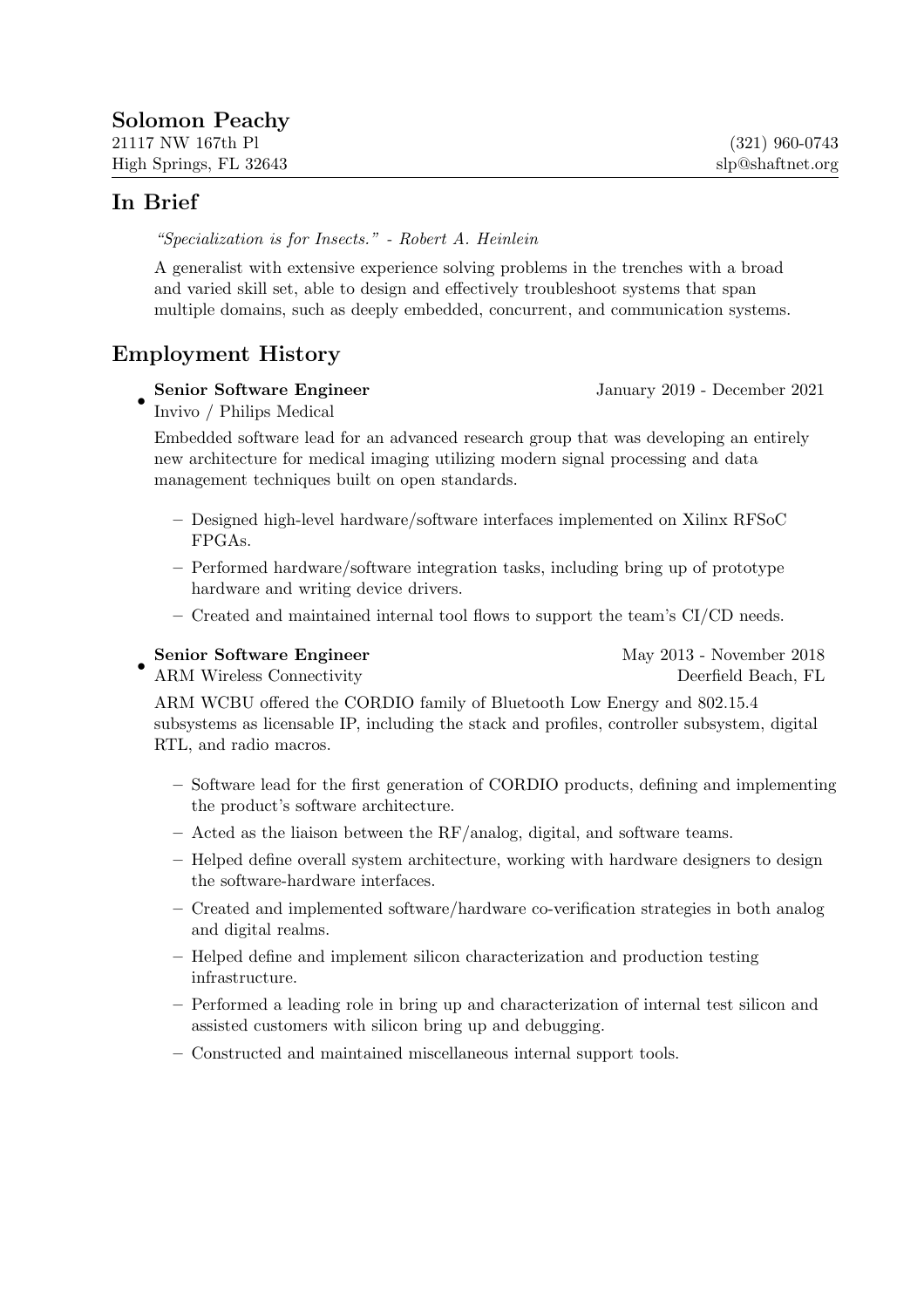### • Senior Software Engineer April 2011 - May 2013

Constantly juggled a variety of tasks at this Engineering Services company, including contract engineering work, internal product development, sales and customer support, and miscellaneous IT tasks.

- Created Linux Board Support Packages (BSPs) for in-house Single-Board Computers (SBCs), including low-level Linux and bootloader porting, as well as device drivers.
- Developed independent IEEE802.11 (WiFi) protocol stacks and device drivers for FreeRTOS, eCOS, and Linux.
- Ported FreeRTOS to hardware based on the STM32 family of microcontrollers.
- Performed technical feasibility studies and other sales engineering tasks.
- Developed automated regression and production-line test systems, including the use of GPIB-connected instrumentation.
- Transitioned Sagrad to a continuous-integration model for software development, and other process improvements.
- Developed software to support internal business and production needs.
- Maintained the Engineering IT infrastructure.
- Maintained the Asterisk phone system.

## Embedded Systems Engineer May 2002 - April 2011

• AbsoluteValue Systems Inc. Melbourne, FL

One of three employees of an embedded-systems-and-software firm, with responsibilities that are best described as "Do what needs doing".

- Developed a full-featured cross-platform IEEE802.11 (WiFi) stack and device drivers for multiple chipsets.
- Created BSPs for new SBCs, including low-level Linux, bootloader, and device driver ports.
- Maintained a Linux distribution for wireless access points and other embedded systems.
- Designed and implemented a custom 900MHz Frequency Hopping MAC.
- Ported computationally-intensive RF modeling and visualization algorithms to GPUs using OpenCL.
- Developed an automated platform for testing multi-node wireless networks utilizing both real and virtual hardware.
- Developed a high performance 802.11 sniffer capable of synchronized captures on multiple simultaneous channels.
- Supported internal IT needs, including SCM, ticketing, and virtualizing services where it made sense.

•

Incanta was an early pioneer in the streaming media and other cloud services spaces, building precursors to the likes of Spotify, the iTunes Music Store, secure communication platforms, and cloud storage systems. My role could be best described as DevOps, involved in nearly every project under way.

Platform Developer May 2000 - March 2002 Incanta, Inc

# Sagrad, Inc. Melbourne, FL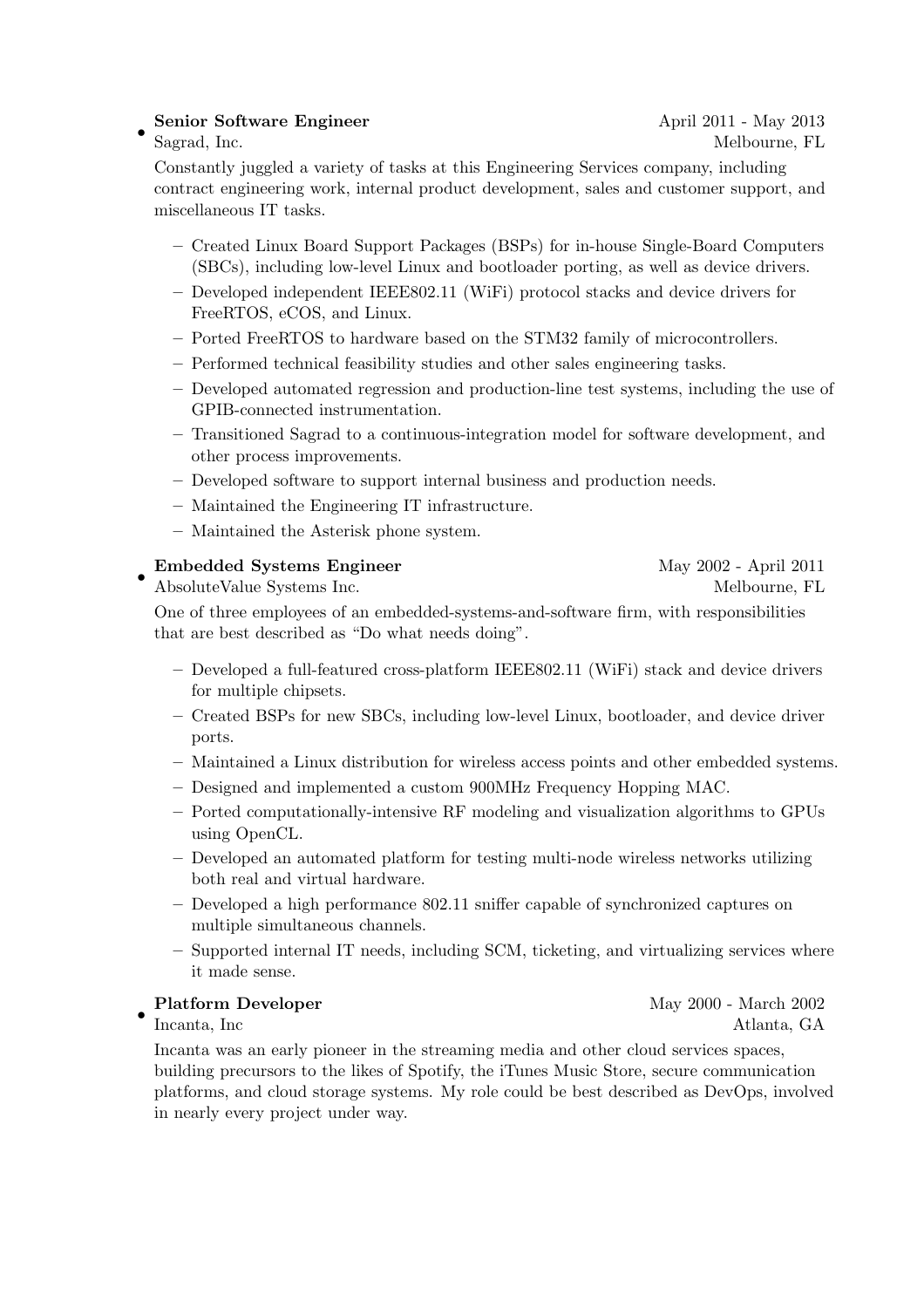- Developed tools for support, business reporting, system testing, and large-scale service monitoring.
- Developed procedures for deployment and operations, including configuration management and tools to implement these procedures.
- Team lead on Incanta's signature Music Service, simultaneously improving scalability and reliability while enhancing the overall feature set and user experience.
- Authored a secure peer-peer communications platform similar to Nullsoft's later *Waste* platform.
- Designed and implemented a secure, distributed content delivery network.
- Designed a novel application of Dynamic DNS that was eventually patented.

# Skills

- Excellent written and verbal communication skills, and an extensive track record acting as liaison between multiple engineering teams, customers, and project management.
- Willingness to learn anything and everything.
- Intimately familiar with the IEEE 802.11 family of standards, having independently implemented most of them, as well as various Internet protocols including TCP/IP, DHCP, DNS, and many others.
- Extensive experience with the Bluetooth Low Energy (aka Bluetooth Smart) link layer and the rest of the BTLE stack.
- Considerable experience with Xilinx tools, including Vivado, Yocto/Petalinux, Vitis, and PYNQ, on UltraScale RFSoC PGA platforms.
- Considerable experience working with the Linux kernel, including porting to new platforms, writing device drivers, and working with upstream to get code mainlined.
- Extensive experience with low-level C, including deeply-embedded microcontroller applications.
- Administration of CI/CD systems such as Jenkins and Gerrit backed by both public and private git repositories
- Fluent in Perl, Shell, SQL (especially PostgreSQL), Python, Expect, and PHP.
- Less fluent in Java,  $C++$ , HTML, CSS, Javascript, Assembly (MIPS, ARM, x86), L<sup>AT</sup>FX, Verilog, TCL, and Arabic.
- Competent at high-level design and low-level implementation across a broad swath of disciplines, including:
	- Highly resource-constrained real-time embedded systems
	- Complex database systems, including web-based front ends
	- Fault-tolerant distributed systems (both client-server and peer-peer paradigms)
	- Low-level and high-level network protocols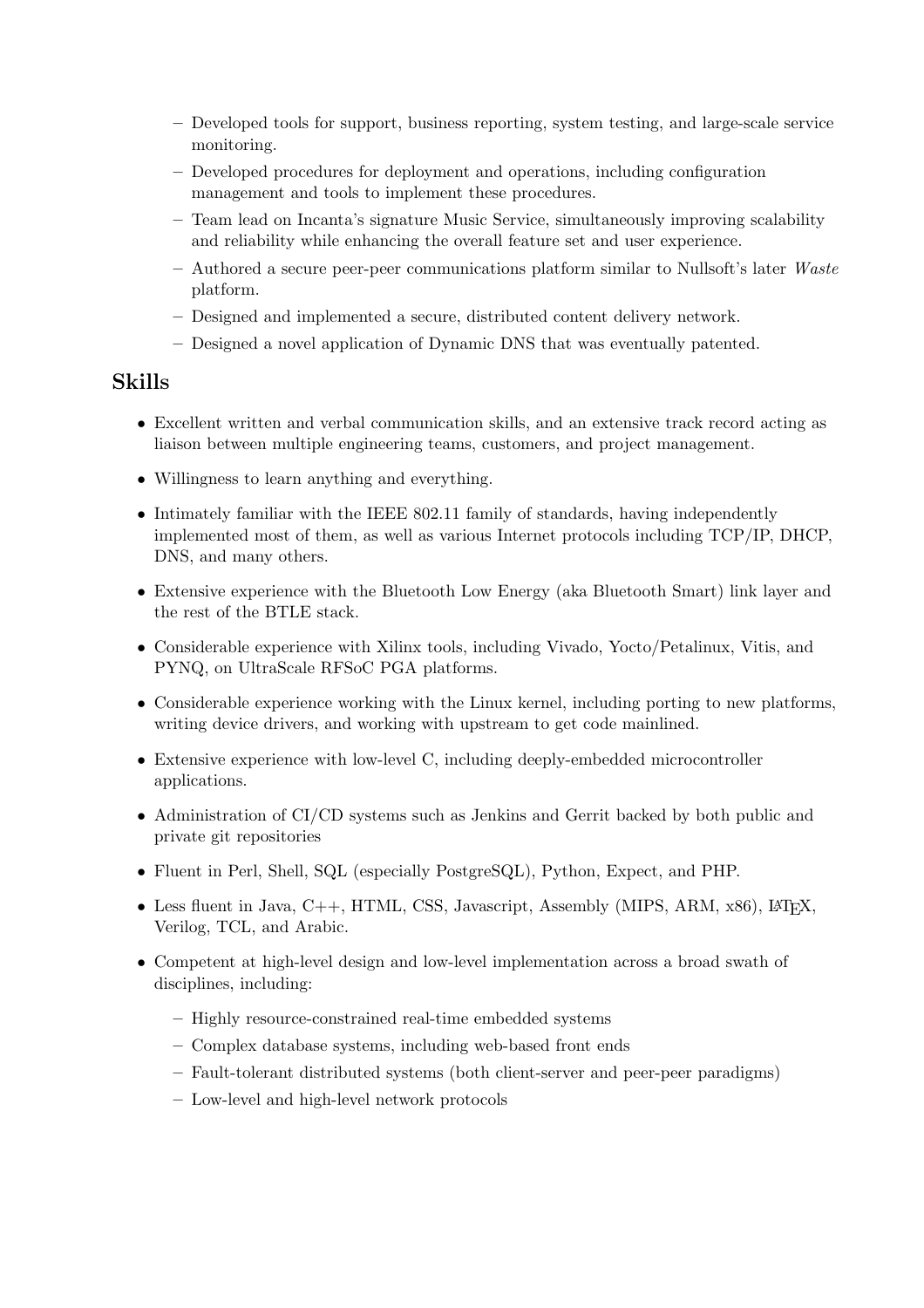- Sound, Graphics, I/O, Printer, and Network device drivers
- Reverse-engineering using sniffers and decompilation tools such as Wireshark, IDA, Ghidra, and objdump
- Numerical processing and analysis, including the use of GPUs via OpenCL
- Test and production automation including the use of bench instrumentation via GPIB and/or SCPI commands
- GIS including terrain and map generation
- Application frameworks
- Desktop GUI applications
- Competent Linux system/database/network administrator, having run *shaftnet.org*, an old-school shell server, for over twenty years.
- Avid amateur photographer. *see http://www.peachyphotos.com/*
- Currently hold a multiple-entry Visa for China, valid until 2026

# Current F/OSS Projects

- Gutenprint: *http://gimp-print.sf.net* Contributed support for more than two dozen dye-sublimation printers manufactured by Canon, Kodak, Mitsubishi, DNP/Citizen, Shinko/Sinfonia, Sony, and Epson. This includes the intelligent CUPS backends for Linux/OSX that are needed to communicate with these models. The majority of the necessary knowledge was obtained via reverse-engineering techniques.
- Rockbox: *http://www.rockbox.org* Rockbox is a replacement firmware for many popular Digital Audio Players. I am heavily involved with most aspects of the project, but most notably I maintain the Ingenic/MIPS platform, low-level operating system, toolchains, plus miscellaneous fixes all over the codebase.
- Photo Organizer: *http://po.shaftnet.org* A PHP-based image management tool, it emphasizes multi-user asset management over *du jour* social networking features and easily scales to hundreds of thousands of images. It is intended to be a photographer's primary image repository, and makes heavy use of advanced PostgreSQL features. I am currently the lead developer.
- ST-Ericsson CW1200: I rewrote large portions of the ST-E CW1200 WLAN device driver, and successfully worked with the Linux kernel community to get it merged into the mainline kernel. I am still listed as the active maintainer of this driver.
- The Linux-wlan project: *http://www.linux-wlan.org* A project which provides Linux device drivers for the now-obsolete Intersil Prism 802.11b (PCI, PCMCIA, and USB) chipsets. Portions of this codebase have been merged into the mainline Linux kernel.
- I have made minor contributions to countless other projects, notably including Fedora Linux, Wireshark, FreeSCI/ScummVM. I routinely poke around in software I use on a regular basis.

# Education